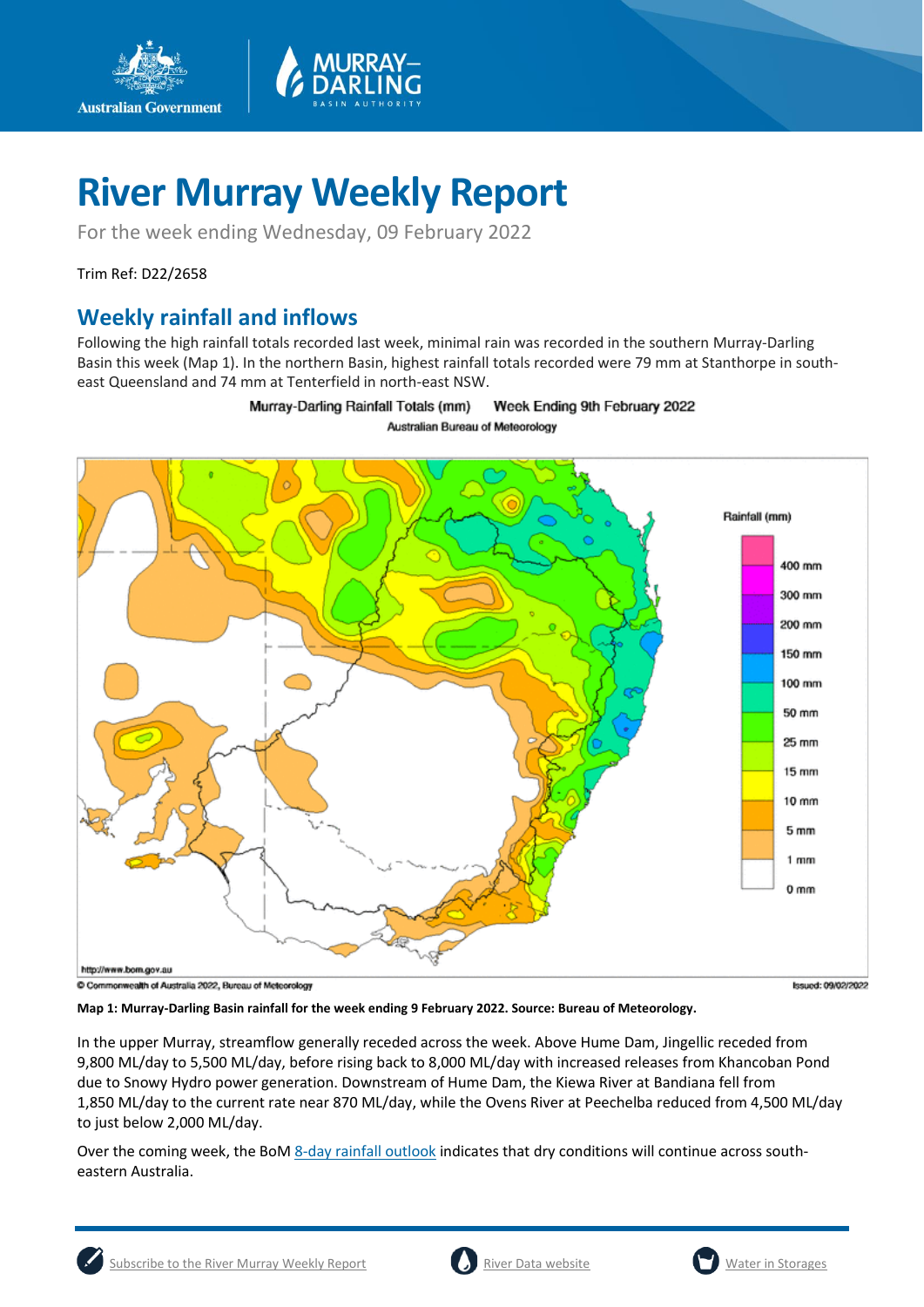Specific information about flows at key locations can be found at the MDBA's [River Murray data](https://riverdata.mdba.gov.au/system-view) webpage. Up-todate river data for sites in the upper Murray can also be found on BoM's [website,](http://www.bom.gov.au/cgi-bin/wrap_fwo.pl?IDV60151.html) at the WaterNSW real-time data [website,](https://realtimedata.waternsw.com.au/water.stm) and in the Murray River Basi[n Daily River Report](https://data.nsw.gov.au/data/dataset/daily-river-reports/resource/5e59326e-2b83-4ad7-88e5-25e96ec40a7d) at the WaterNSW website. See also Victoria's DELWP water monitoring [website](https://water.data.sa.gov.au/Data/Map/Parameter/NoParameter/Location/Type/Interval/Latest), South Australia's Water Data website and Queensland's Water Monitoring Information [Portal.](https://water-monitoring.information.qld.gov.au/)

## **River operations**

- **Lake Victoria storage continues to increase**
- **Regulated conditions return between Hume Dam to Yarrawonga Weir**
- **Unregulated conditions continue below Yarrawonga Weir as flow pulse moves downstream**

#### **Hume Dam operations update and post flood arrangements**

Airspace management at Hume Dam has been frequent since early August. Since then, the storage has regularly been effectively spilling, with releases adjusted to maintain some airspace to help mitigate peak flows from upstream flood events, whilst also aiming to steer the storage towards full once conditions dry off.

Hume Dam peaked at 99% full last Thursday 3<sup>rd</sup> February, after which releases downstream of Hume transitioned from airspace management to supplying downstream demands. Inflows to Hume over the past week averaged around 7,700 ML/day and are expected to further recede over the coming week as dry conditions continue.

For now, the Hume Dam level is expected to steadily decrease as dry weather continues this week. However, with the upper Murray catchment remaining relatively wet for this time of year and the Hume storage level not far from full, the potential for another storage spill remains. River Operators will continue to work closely with the BoM to assess future rain and likely streamflow responses if another forecast for significant rain arises.

Further details about [flood management](http://www.mdba.gov.au/river-murray-system/running-river-murray/flood-management-hume-dam) at Hume Dam are available on the MDBA website.

#### **Unregulated flows**

With dry conditions, the Hume and Yarrawonga reach returned to regulated conditions this week. At the time of this report unregulated flows continue downstream of Yarrawonga Weir to the South Australian border.

River operators will closely monitor the coming week's forecast rain and flow responses and provide updated advice on unregulated flows in due course. Information on access to Murray supplementary water licences in NSW is available from [WaterNSW Water insights.](https://waterinsights.waternsw.com.au/11904-new-south-wales-murray-regulated-river/updates) General information on River Murray unregulated flows can be accessed on the MDB[A webpage.](https://www.mdba.gov.au/water-management/allocations-states-mdba/unregulated-flows-river-murray)

### **Water demand**

The MDBA is actively monitoring shortfall risks. A shortfall occurs when water cannot be delivered to users when and where it is needed. A delivery shortfall occurs when actual water use is higher than it was forecast to be when river water was released from storages, weeks earlier, to meet the forecast needs for irrigation and environmental water. A system shortfall occurs when the combined capacity of the system is unable to supply all downstream requirements over the full season. More information about shortfalls can be found at [Water demand \(shortfalls\) |](https://www.mdba.gov.au/water-management/river-operations/water-demand-shortfalls)  [Murray-Darling Basin Authority \(mdba.gov.au\).](https://www.mdba.gov.au/water-management/river-operations/water-demand-shortfalls)

The risk of a **delivery shortfall** in the River Murray between Wakool Junction and the SA border over the coming week is negligible. The MDBA is continuing to monitor weather conditions and forecast demands and will continue to actively manage the risk of delivery shortfall across the high demand summer-autumn period as conditions evolve.

The risk of a **system shortfall** is currently negligible. With unregulated flows to South Australia continuing and the Menindee Lakes available as a shared resource, transfers from Hume to meet lower system demands are unlikely to be required until March at the earliest.



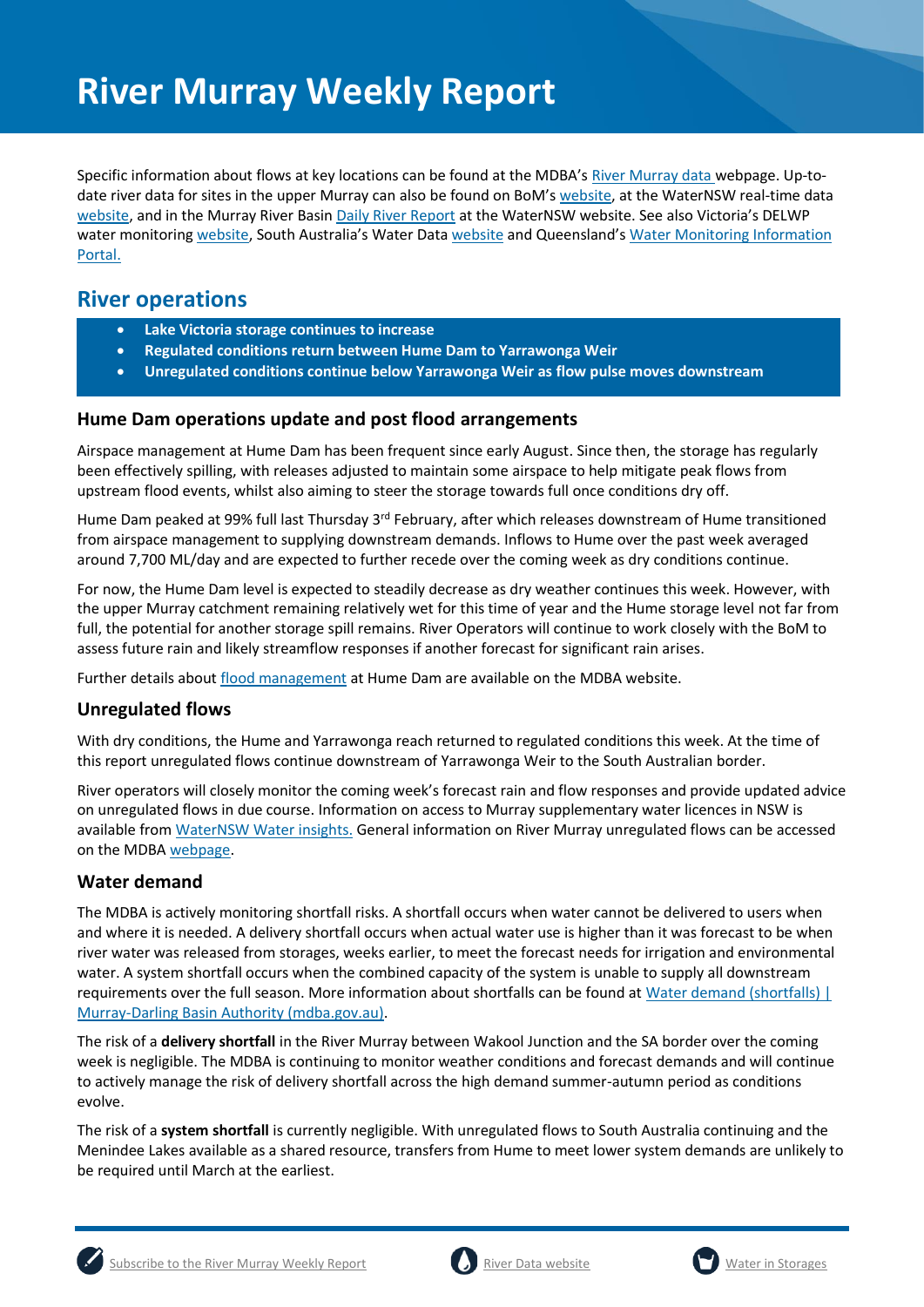The MDBA, Basin state governments and their agencies have different roles and responsibilities in managing delivery shortfalls. Read more information on [delivery shortfall risks for Victorian water licence holders.](https://waterregister.vic.gov.au/about/news/337-new-fact-sheet-on-delivery-risks-in-the-river-murray)

#### **Water quality impacts**

WaterNSW have recently declared several red and amber alerts for **blue-green algae** in the River Murray System. Currently, a **red alert** is declared for the Hume Dam. **Amber alerts** are current for the River Murray at Corowa, Yarrawonga Weir, Mulwala Canal Offtake, Cobram, and Picnic Point. In the lower River Murray amber alerts are current at all locations between Murray Downs and Fort Courage, near Wentworth. Along the Edward-Wakool River system **Amber alerts** are current for Gulpa Creek at Mathoura, Edward River at Deniliquin and Moulamein, and Wakool River at Kyalite. This information is available through [Goulburn-Murray Water,](https://www.g-mwater.com.au/news/bga) [WaterNSW](https://www.waternsw.com.au/water-quality/algae) and Water [quality | Murray-Darling Basin Authority \(mdba.gov.au\).](https://www.mdba.gov.au/water-management/mdbas-river-operations/water-quality)

#### **River operations**



Over the last week **active storage** (Figure 1) increased by 23 GL to 8,037 GL (94% capacity).

**Figure 1: MDBA Active Storage, June 2000 to present. Includes active storage of Dartmouth Dam, Hume Dam, Lake Victoria and the Menindee Lakes. Source: MDBA.** 

At **Dartmouth Reservoir**, the [storage](https://riverdata.mdba.gov.au/dartmouth-dam) increased by 7 GL to 3,573 GL (93% capacity). The release, measured at Colemans gauge, continues to target the minimum rate of 200 ML/day. The release may increase to a slightly elevated minimum flow in the coming weeks.

**Hume Reservoir** [storage](https://livedata.mdba.gov.au/hume-dam) decreased by 12 GL to 2,965 GL (99% capacity). During the week, releases remained near 8,000 ML/day before increasing at the end of the week to 10,500 ML/day to supply downstream demands. Over the coming week, the release is expected to increase further in response to downstream irrigation demands with warm and dry weather forecast.

Since the 2019-20 bushfires, Hume Dam operations have, at times, needed to consider altered water quality within the reservoir to help manage its effect on water quality downstream. This has required changes to the release configuration to improve dissolved oxygen levels and help aquatic animals downstream of the dam to breathe. In



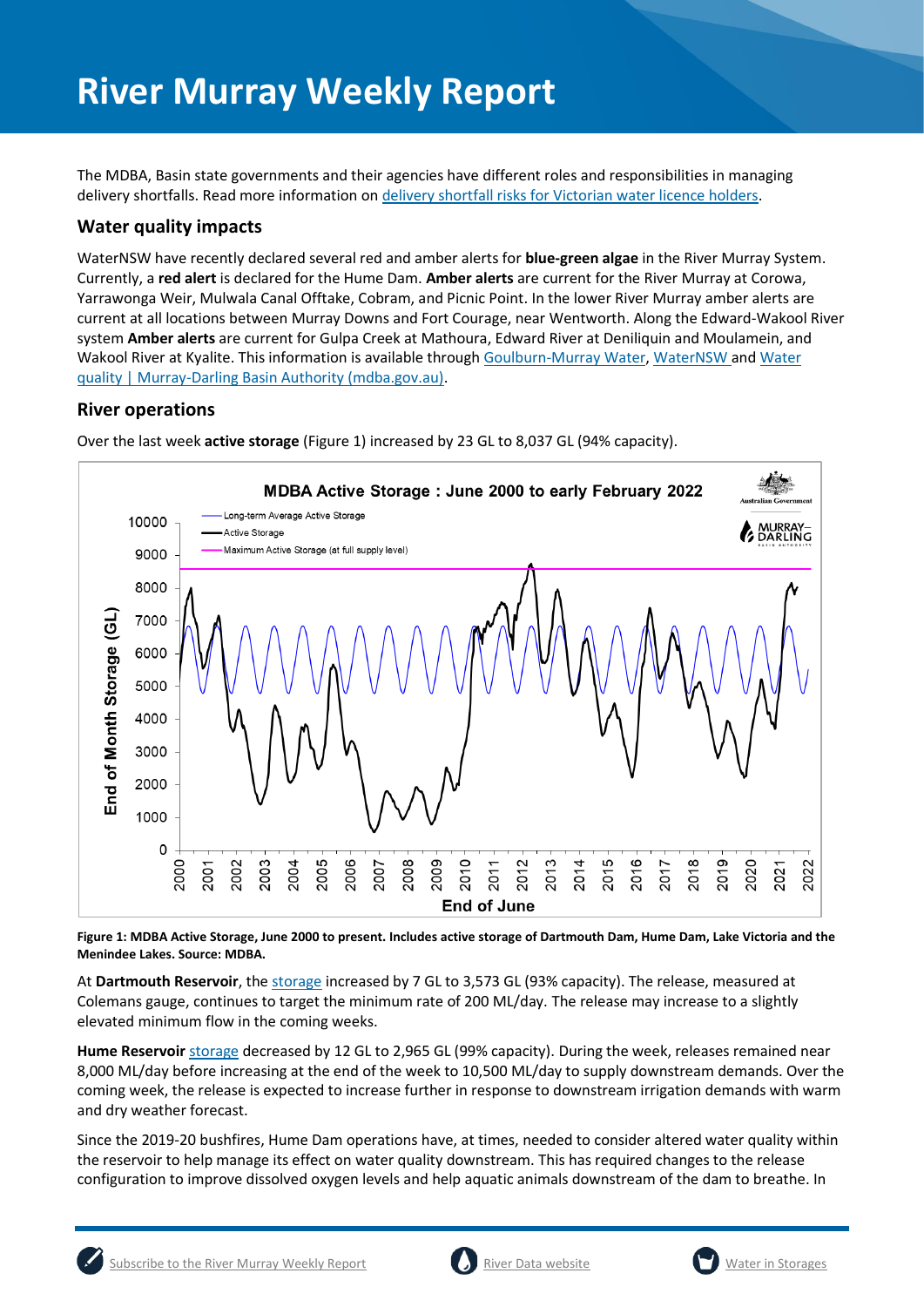recent weeks operators have trialed a variety of configurations and have now implemented an optimal approach that will be further monitored and adjusted in the weeks ahead.



**Photo 1 Goobarragandra river at Rick Flat campground. Photos: Tom Zouch**

**Lake Mulwala** is currently at 124.8 m AHD and within the normal operating range (124.6 to 124.9 m AHD). Diversions to Mulwala Canal averaged 2,900 ML/day this week, while diversions into Yarrawonga Main Channel increased from 750 to 1,350 ML/day.

As the higher flows from recent Hume airspace management releases and tributary inflows from the Ovens and Kiewa receded, releases from **Yarrawonga Weir** reduced from the peak of 26,000 ML/day to 8,500 ML/day. Additional Barmah-Millewa Forest regulators were opened to manage river levels through the Choke as the flow moved downstream. As the high flows subside, forest managers will gradually close most regulators.

With the flow pulse moving downstream and dry weather returning, water for the environment is once again being delivered to maintain the Yarrawonga Weir release at 8,500 ML/day during February. Several smaller regulators will remain open to the Barmah-Millewa Forest to support critical water bird nesting habitat whilst this flow continues, with the additional water use from this action covered by environmental water accounts.

Flow through the **Kolety** (pronounced Koletch)/**Edward River** offtake averaged 1,590 ML/day, while the **Gulpa Creek** offtake reduced from 700 to 570 ML/day over the last week. As higher flows return from the Millewa Forest to the Edward River, the flow

downstream of **Stevens Weir** increased to 2,400 ML/day and is expected to temporarily increase to around 3,000 ML/day this week before receding back below the channel capacity of 2,700 ML/day.

On the **Goulburn River**, the flow measured at [McCoys Bridge](https://riverdata.mdba.gov.au/mccoy-bridge) increased in response to recent rainfall. The flow peaked near 1,500 ML/day and has receded back to the previous rate near 1,000 ML/day. Information regarding opportunities for allocation trade between the Goulburn and Murray Valleys is available at the Victorian water register [website](http://waterregister.vic.gov.au/water-trading/allocation-trading) and th[e Goulburn-Murray Water website.](https://www.g-mwater.com.au/water-resources/managing-water-storages)

The [diversion](https://riverdata.mdba.gov.au/national-channel-ds-torrumbarry-headworks) to **National Channel** is currently around 1,400 ML/day. Releases from **Torrumbarry Weir** averaged 7,800 ML/day and the release is expected to increase over the coming week. The Torrumbarry weir pool is currently targeting 15 cm below FSL.

Inflow from the **Murrumbidgee River**, measured a[t Balranald,](https://riverdata.mdba.gov.au/balranald-weir-downstream) remained above channel capacity over the past week and high flows are expected to continue into the coming week.

At **Euston Weir**, th[e downstream release](https://riverdata.mdba.gov.au/euston-weir-downstream) remained steady and averaged 19,100 ML/day. The release is expected to remain near this rate for the coming week.

At **Menindee Lakes,** the storage is now slowly rising as peak flows arrive from the Barwon-Darling River. The total [storage](https://riverdata.mdba.gov.au/menindee-lakes-combined-storage) volume increased to 1,639 GL (95% capacity). The airspace generated by WaterNSW in recent weeks is now being used to mitigate peak inflows resulting from widespread northern Basin flooding in late 2021. Upstream of Menindee Lakes, the flow at Wilcannia has reached 29,000 ML/day and is expected to peak in the coming days.



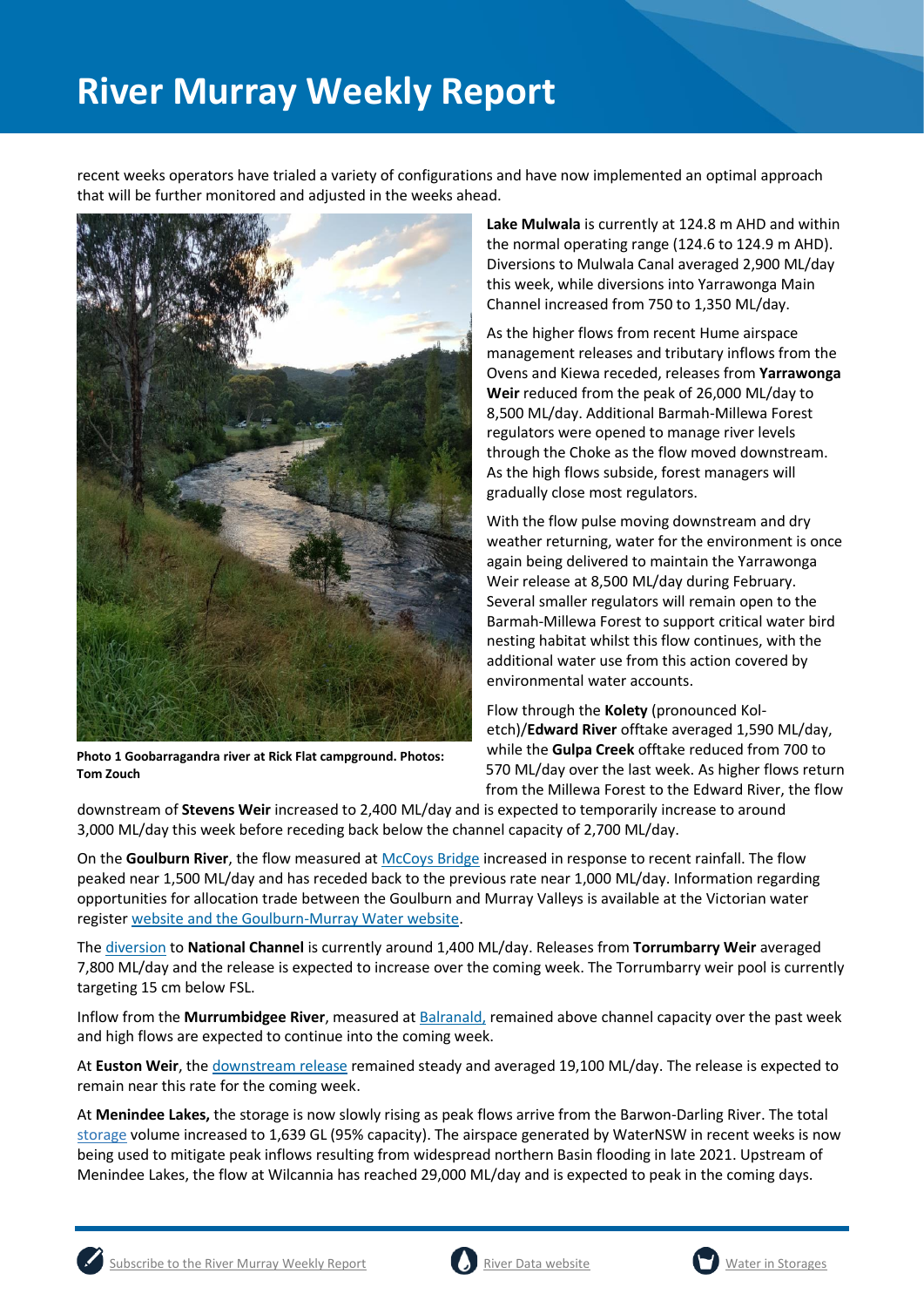Releases to the lower Darling River (measured at Weir 32) remained at 18,000 ML/day over the last week. WaterNSW has also continued releases from Lake Cawndilla (part of Menindee Lakes) into the Great Darling Anabranch (currently around 2,000 ML/day). Over the coming week, WaterNSW will start to reduce the Weir 32 release by 1,000 ML/day each day to a rate of 10,000 ML/day by 18 February. From 10,000 ML/day, the rate of reduction will be slowed considerably to prolong the recession and help with bank stability and water quality. Further information will be provided on the [WaterNSW](https://waterinsights.waternsw.com.au/12104-lower-darling-regulated-river/updates) water insights portal. Downstream on the lower Darling at Burtundy, the flow continues near 14,200 ML/day and is expected to remain steady over the coming week.

Over the coming months, the MDBA will continue to revise forecasts and operational plans for the volume and timing of operational water to be released from Menindee Lakes to support all water users along the River Murray System once unregulated flows cease. This process is on-going and will follow the practices agreed by the New South Wales, Victorian, South Australian and Commonwealth governments as stated in the Murray-Darling Basin Agreement and the [Objectives and Outcomes for River Operations in the River Murray System.](https://www.mdba.gov.au/publications/mdba-reports/objectives-outcomes-river-operations-river-murray-system) These practices require State and Commonwealth agencies to provide ongoing advice on release decisions, and implications for water security, delivery efficiency, the community, and environmental outcomes.

The flow downstream of **Wentworth Weir** is currently 30,300 ML/day and flows are expected to remain steady over the coming week.

At **Lock 9** and **Lock 8** the pool levels are being managed near FSL. The extended high flows resulted in the temporary removal of the **Lock 7** weir, as per standard high flow management at the weir. As higher flows have subsided, currently 24,000 ML/day at Lock 7, the weir is planned to be reinstated in the coming week.

The [storage](https://riverdata.mdba.gov.au/lake-victoria) at **Tar-ru/Lake Victoria** increased by 18 GL this week to 79%. Inflows and outflows from Tar-ru/Lake Victoria are being managed to operate the storage volume in accordance with the Lake Victoria Operating Strategy (LVOS) as specified in th[e Objectives and Outcomes for River Operations in the River Murray System.](https://www.mdba.gov.au/publications/mdba-reports/objectives-outcomes-river-operations-river-murray-system) The LVOS aims to stabilize the lake foreshore and protect cultural heritage sites by encouraging the growth of native vegetation. To help achieve this, operations aim to reduce the length of time the foreshore vegetation is inundated. The storage level will be managed to maximize water availability by the end of the current unregulated flow event. Inflows to the lake remained at 5,000 ML/day this week to target the end of month storage volume specified in the LVOS.

The flow to **South Australia** averaged 27,300 ML/day as unregulated flows continue. Flows are expected to remain relatively steady in the coming week.

Additional Dilution Flow (ADF) to South Australia continues to be triggered. The current unregulated flows into South Australia mean that no additional releases from storage are needed to meet ADF at the current point in time. For information on ADF and the ADF triggers please refer to Objectives and Outcomes for River Operations in the [River Murray System](https://www.mdba.gov.au/publications/mdba-reports/objectives-outcomes-river-operations-river-murray-system) (pages 79-80).

The **Lower Lakes** 5-day average water level is 0.74 m AHD. Barrage releases are continuing as unregulated flows reach the lower lakes. For further information on barrage releases and South Australia's Entitlement flow, see the South Australian Department for Environment and Water Weekly [Department for Environment and Water |](https://www.environment.sa.gov.au/news-hub/news/articles/2021/11/Daily-barrage-data)  [Barrage flow data available at the click of a button.](https://www.environment.sa.gov.au/news-hub/news/articles/2021/11/Daily-barrage-data)

#### **For media inquiries contact the Media Officer on 02 6279 0141**

ANDREW REYNOLDS Executive Director, River Management



**Australian Government** 







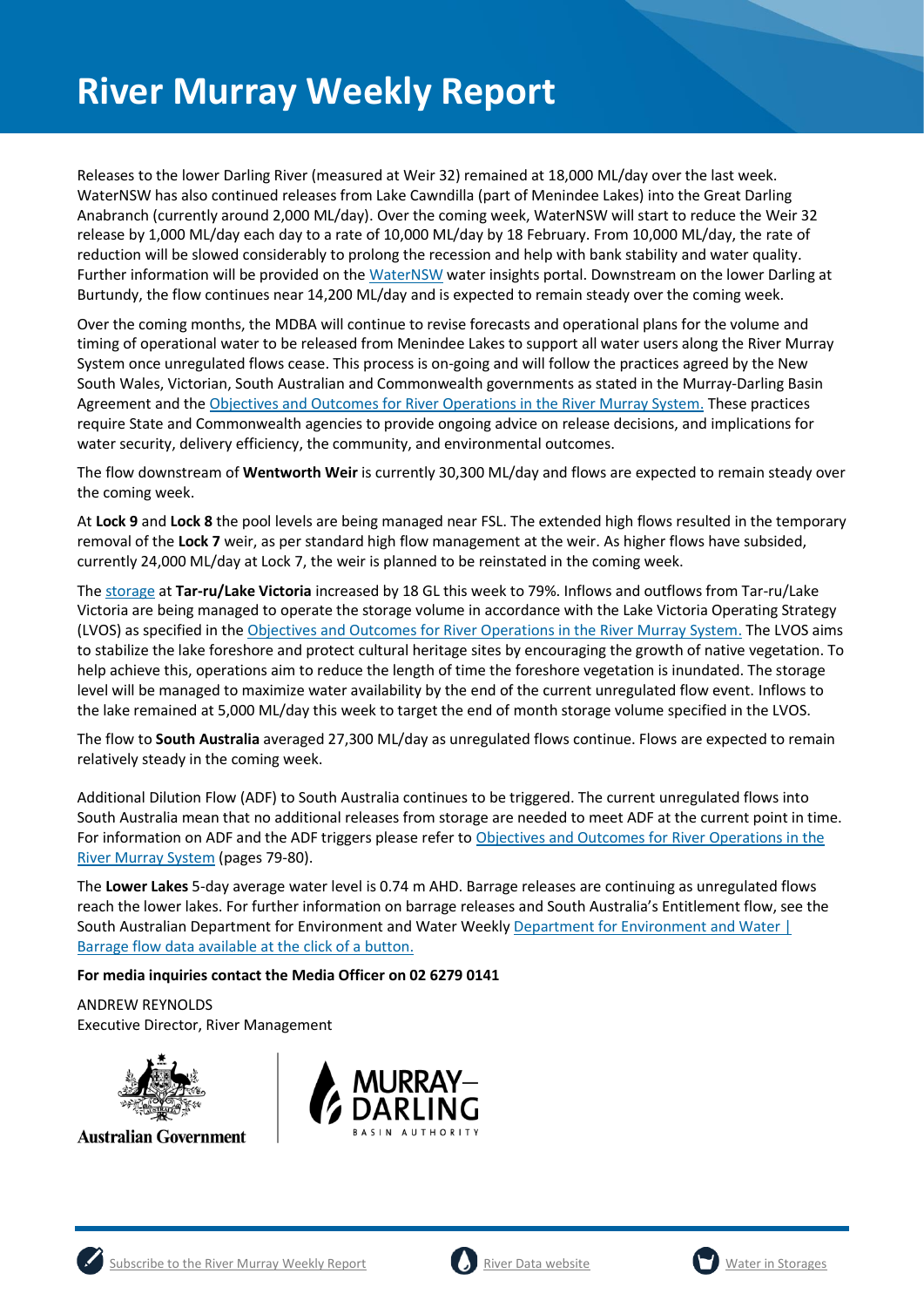#### Water in Storage Water in Storage Week ending Wednesday 09 Feb 2022

| <b>MDBA Storages</b>             | Full<br>Supply<br>Level | Full<br>Supply<br>Volume | Current<br>Storage<br>Level | Current | Storage | Dead<br>Storage | Active<br>Storage | Change in Total<br>Storage for the<br>Week |
|----------------------------------|-------------------------|--------------------------|-----------------------------|---------|---------|-----------------|-------------------|--------------------------------------------|
|                                  | (m AHD)                 | (GL)                     | (m AHD)                     | (GL)    | %       | (GL)            | (GL)              | (GL)                                       |
| Dartmouth Reservoir              | 486.00                  | 3856                     | 481.58                      | 3573    | 93%     | 71              | 3 5 0 2           | $+7$                                       |
| Hume Reservoir                   | 192.00                  | 3 0 0 5                  | 191.80                      | 2965    | 99%     | 23              | 2942              | $-12$                                      |
| Lake Victoria                    | 27.00                   | 677                      | 25.79                       | 534     | 79%     | 100             | 434               | $+18$                                      |
| Menindee Lakes                   |                         | 1 731*                   |                             | 639     | 95%     | (480#)          | 1 1 5 9           | $+9$                                       |
| <b>Total</b>                     |                         | 9 2 6 9                  |                             | 8711    | 94%     | $ -$            | 8 0 3 7           | $+23$                                      |
| <b>Total Active MDBA Storage</b> |                         |                          |                             |         |         |                 | $94\%$ ^          |                                            |

#### **Major State Storages**

| <b>Burriniuck Reservoir</b> | 026     | 966  | 94% |     | 963  | 10<br>-<br>╶╹ |
|-----------------------------|---------|------|-----|-----|------|---------------|
| <b>Blowering Reservoir</b>  | 631     | 528  | 94% | 24  | 504  | $-36$         |
| Eildon Reservoir            | 3 3 3 4 | 2832 | 85% | 100 | 2732 |               |

\* Menindee surcharge capacity – 2050 GL \*\* All Data is rounded to nearest GL \*\*

# NSW has sole access to water when the storage falls below 480 GL. MDBA regains access to water when the storage next reaches 640 GL. ^ % of total active MDBA storage

| <b>Snowy Mountains Scheme</b> |                     | Snowy diversions for week ending 08 Feb 2022 |                  |           |                 |
|-------------------------------|---------------------|----------------------------------------------|------------------|-----------|-----------------|
| <b>Storage</b>                | Active Storage (GL) | Weekly Change (GL)                           | Diversion (GL)   | This Week | From 1 May 2021 |
| Lake Eucumbene - Total        |                     | n/a                                          | Snowy-Murray     | $+7$      | 515             |
| Snowy-Murray Component        |                     | n/a                                          | Tooma-Tumut      | $+0$      | 283             |
| <b>Target Storage</b>         | 460                 |                                              | Net Diversion    | 6         | 231             |
|                               |                     |                                              | Murray 1 Release | $+7$      | 853             |

#### **Major Diversions from Murray and Lower Darling (GL) \***

| <b>New South Wales</b>      | This Week | From 1 July 2021 | Victoria                        | This Week | From 1 July 2021 |
|-----------------------------|-----------|------------------|---------------------------------|-----------|------------------|
| Murray Irrig. Ltd (Net)     | 23.8      | 560              | Yarrawonga Main Channel (net)   | 7.8       | 108              |
| <b>Wakool Sys Allowance</b> | $0.0\,$   |                  | Torrumbarry System + Nyah (net) | 7.1       | 244              |
| Western Murray Irrigation   | 1.1       | 18               | Sunraysia Pumped Districts      | 3.7       | 79               |
| Licensed Pumps              | 7.9       | 174              | Licensed pumps - GMW (Nyah+u/s) | 0.3       | 18               |
| Lower Darling               | 14.1      | 216              | Licensed pumps - LMW            | 16.8      | 317              |
| <b>TOTAL</b>                | 46.9      | 976              | TOTAL                           | 35.7      | 766              |

\* Figures are derived from actual and estimates where data is unavailable. Please note that not all data may have been available at the time of creating this report. \*\* All data above is rounded to nearest 100 ML for weekly data and nearest GL for cumulative data

| Flow to South Australia (GL)<br>* Flow to SA will be greater than normal entitlement for<br>this month due to unregulated and environmental<br>flows. | Entitlement this month<br>Flow this week<br>Flow so far this month<br>Flow last month | $194.0*$<br>249.4<br>932.1 | 190.9 (27 300 ML/day) |
|-------------------------------------------------------------------------------------------------------------------------------------------------------|---------------------------------------------------------------------------------------|----------------------------|-----------------------|
|-------------------------------------------------------------------------------------------------------------------------------------------------------|---------------------------------------------------------------------------------------|----------------------------|-----------------------|

#### **Salinity (EC) (microSiemens/cm at 25<sup>o</sup> C)**

|                         | Current | Average over the last week | Average since 1 August 2021 |
|-------------------------|---------|----------------------------|-----------------------------|
| Swan Hill               | 110     | 100                        | 80                          |
| Euston                  |         |                            |                             |
| <b>Red Cliffs</b>       | 160     | 160                        | 130                         |
| Merbein                 | 160     | 170                        | 140                         |
| Burtundy (Darling)      | 380     | 380                        | 330                         |
| Lock 9                  | 260     | 260                        | 170                         |
| Lake Victoria           | 230     | 220                        | 140                         |
| Berri                   | 300     | 300                        | 180                         |
| Waikerie                | 280     | 290                        | 200                         |
| Morgan                  | 330     | 300                        | 210                         |
| Mannum                  | 280     | 270                        | 220                         |
| Murray Bridge           | 280     | 270                        | 230                         |
| Milang (Lake Alex.)     | 350     | 340                        | 520                         |
| Poltalloch (Lake Alex.) | 300     | 300                        | 370                         |
| Meningie (Lake Alb.)    | 1 370   | 1 3 3 0                    | 1460                        |
| Goolwa Barrages         | 500     | 510                        | 850                         |





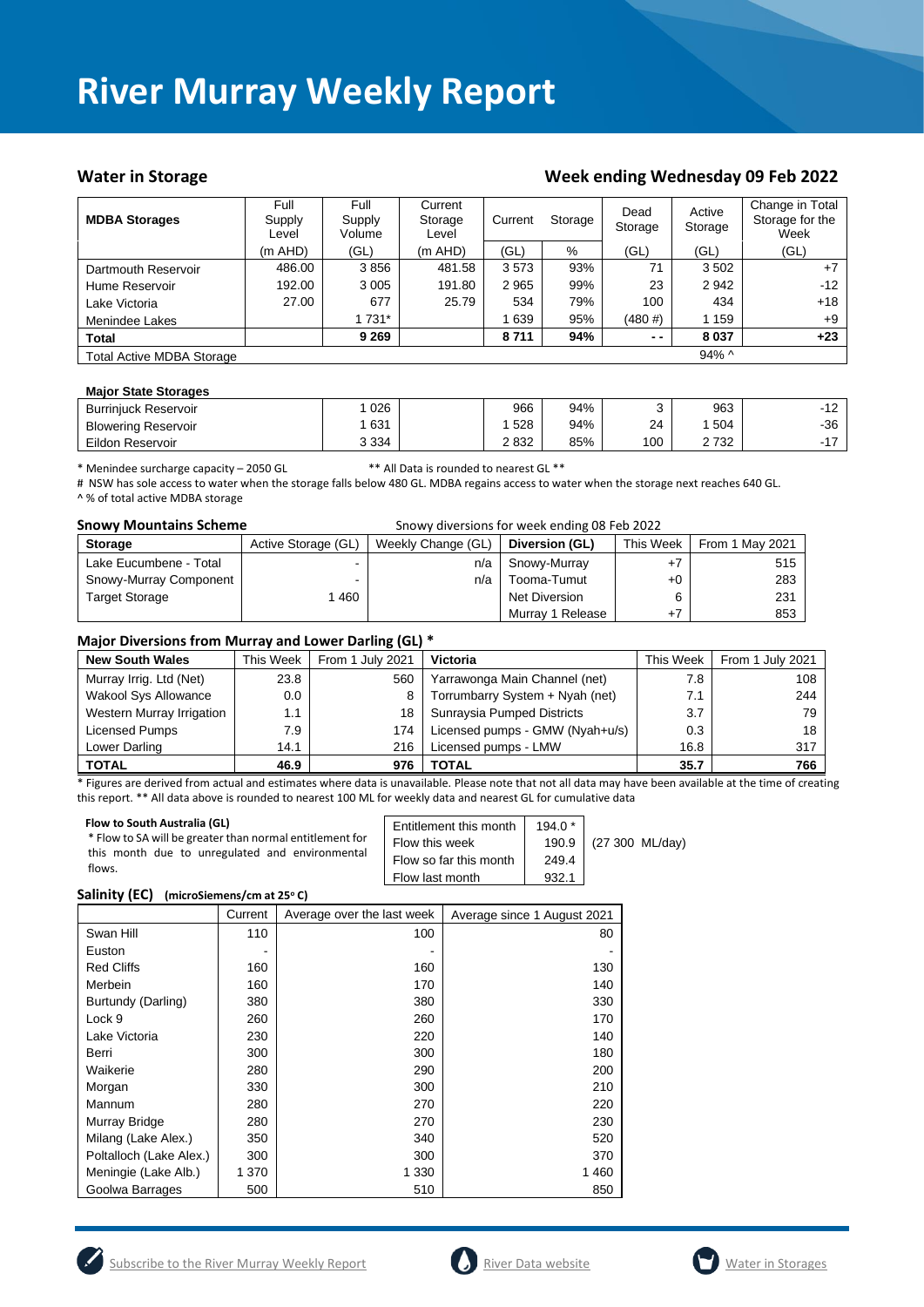

# **MURRAY-<br>DARLING**

#### River Levels and Flows **River Levels and Flows Week ending Wednesday 09 Feb 2022**

|                                  | Minor Flood<br>Stage | Gauge          | Height         | Flow     | Trend          | Average Flow this<br>Week | Average Flow last<br>Week |
|----------------------------------|----------------------|----------------|----------------|----------|----------------|---------------------------|---------------------------|
|                                  |                      | local          | (m             |          |                |                           |                           |
| <b>River Murray</b>              | (m)                  | (m)            | AHD)           | (ML/day) |                | (ML/day)                  | (ML/day)                  |
| Khancoban                        |                      | $\blacksquare$ |                |          | F              | 1 4 3 0                   | 2670                      |
| Jingellic                        | 4.0                  | 2.09           | 208.61         | 7940     | R              | 7 1 5 0                   | 9760                      |
| Tallandoon (Mitta Mitta River)   | 4.2                  | 1.51           | 218.40         | 780      | R              | 810                       | 930                       |
| Heywoods                         | 5.5                  | 2.76           | 156.39         | 8910     | R              | 8 2 1 0                   | 10790                     |
| <b>Doctors Point</b>             | 5.5                  | 2.69           | 151.16         | 11 280   | R              | 10790                     | 14 690                    |
| Albury                           | 4.3                  | 1.72           | 149.16         |          | $\blacksquare$ |                           |                           |
| Corowa                           | 4.6                  | 2.39           | 128.41         | 10760    | F              | 12 240                    | 17 060                    |
| Yarrawonga Weir (d/s)            | 6.4                  | 1.39           | 116.43         | 8 3 8 0  | F              | 12 400                    | 14 620                    |
| Tocumwal                         | 6.4                  | 2.19           | 106.03         | 9 9 0 0  | F              | 16 340                    | 12 470                    |
| Torrumbarry Weir (d/s)           | 7.3                  | 2.59           | 81.14          | 7820     | R              | 7460                      | 6480                      |
| Swan Hill                        | 4.5                  | 1.42           | 64.34          | 7510     | R              | 7 1 2 0                   | 6 5 9 0                   |
| <b>Wakool Junction</b>           | 8.8                  | 4.01           | 53.13          | 12 200   | S              | 12 070                    | 11 940                    |
| Euston Weir (d/s)                | 9.1                  | 3.09           | 44.93          | 19 150   | S              | 19 160                    | 19 450                    |
| Mildura Weir (d/s)               |                      |                |                | 18 410   | F              | 18770                     | 18720                     |
| Wentworth Weir (d/s)             | 7.3                  | 4.58           | 29.34          | 30 290   | F              | 30 690                    | 30 920                    |
| <b>Rufus Junction</b>            | -                    | 5.75           | 22.68          | 25 910   | S              | 26 360                    | 29 390                    |
| Blanchetown (Lock 1 d/s)         | ۰                    | 1.70           |                | 24 030   | F              | 24 890                    | 25 1 20                   |
|                                  |                      |                |                |          |                |                           |                           |
| <b>Tributaries</b>               |                      |                |                |          |                |                           |                           |
| Kiewa at Bandiana                | 2.8                  | 1.27           | 154.50         | 870      | F              | 1 0 7 0                   | 1 640                     |
| Ovens at Wangaratta              | 11.9                 | 8.38           | 146.06         | 1 600    | F              | 2 170                     | 2 9 5 0                   |
| Goulburn at McCoys Bridge        | 9.0                  | 1.50           | 92.92          | 1 0 0 0  | F              | 1 2 4 0                   | 1 0 0 0                   |
| Edward at Stevens Weir (d/s)     | 5.5                  | 2.28           | 82.05          | 2 4 3 0  | F              | 2010                      | 2650                      |
| <b>Edward at Liewah</b>          |                      | 3.50           | 58.88          | 3 3 2 0  | F              | 3 3 6 0                   | 3 2 1 0                   |
| <b>Wakool at Stoney Crossing</b> |                      | 1.74           | 55.23          | 1 3 9 0  | F              | 1 4 7 0                   | 1 3 1 0                   |
| Murrumbidgee at Balranald        | 5.0                  | 5.79           | 61.75          | 9 4 3 0  | F              | 9650                      | 10 290                    |
| Barwon at Mungindi               | 6.1                  | 3.74           | $\overline{a}$ | 2 0 6 0  | F              | 1970                      | 2 1 2 0                   |
| Darling at Bourke                | 9.0                  | 5.59           | $\blacksquare$ | 11 330   | F              | 18 200                    | 35 000                    |
| Darling at Burtundy Rocks        |                      | 6.09           | $\blacksquare$ | 14 240   | S              | 14 180                    | 14 100                    |
|                                  |                      |                |                |          |                |                           |                           |

Natural Inflow to Hume 13 140

(i.e. Pre Dartmouth & Snowy Mountains scheme)

**Weirs and Locks** Pool levels above or below Full Supply Level (FSL)

| <b>Murray</b>      | FSL (m AHD) | u/s     | d/s                      |                       | FSL (m AHD) | u/s      | d/s     |
|--------------------|-------------|---------|--------------------------|-----------------------|-------------|----------|---------|
| Yarrawonga         | 124.90      | $-0.10$ | $\blacksquare$           | No. 7 Rufus River     | 22.10       | $+0.62$  | $+3.44$ |
| No. 26 Torrumbarry | 86.05       | $-0.15$ | $\blacksquare$           | No. 6 Murtho          | 19.25       | $+0.01$  | $+1.43$ |
| No. 15 Euston      | 47.60       | $+0.04$ | $\overline{\phantom{a}}$ | No. 5 Renmark         | 16.30       | $+0.00$  | $+1.23$ |
| No. 11 Mildura     | 34.40       | $+0.00$ | $+0.72$                  | No. 4 Bookpurnong     | 13.20       | $-0.00$  | $+2.13$ |
| No. 10 Wentworth   | 30.80       | $-0.02$ | $+1.94$                  | No. 3 Overland Corner | 9.80        | $+0.01$  | $+1.53$ |
| No. 9 Kulnine      | 27.40       | $+0.02$ | $+1.15$                  | No. 2 Waikerie        | 6.10        | $-15.10$ | $+1.59$ |
| No. 8 Wangumma     | 24.60       | $+0.03$ | $+1.83$                  | No. 1 Blanchetown     | 3.20        | $+0.02$  | $+0.95$ |

#### **Lower Lakes FSL = 0.75 m AHD**

Lake Alexandrina average level for the past 5 days (m AHD)  $\vert$  0.74

| <b>Barrages</b>       |              | <b>Fishways at Barrages</b> |            |           |                        |                        |                            |  |  |  |
|-----------------------|--------------|-----------------------------|------------|-----------|------------------------|------------------------|----------------------------|--|--|--|
|                       | Openings     | Level (m AHD)               | No. Open   | Rock Ramp | <b>Vertical Slot 1</b> | <b>Vertical Slot 2</b> | <b>Dual Vertical Slots</b> |  |  |  |
| Goolwa                | 128 openings | 0.65                        |            |           | Open                   | Open                   |                            |  |  |  |
| Mundoo                | 26 openings  | 0.68                        | All closed |           |                        |                        | Open                       |  |  |  |
| <b>Hunters Creek</b>  |              | -                           |            |           | Open                   | -                      |                            |  |  |  |
| <b>Boundary Creek</b> | 6 openings   | -                           |            |           | Open                   | -                      |                            |  |  |  |
| Ewe Island            | 111 gates    | -                           | 6          |           |                        |                        | Open                       |  |  |  |
| Tauwitchere           | 322 gates    | 0.71                        | 40         | Open      | Open                   | Open                   |                            |  |  |  |

AHD = Level relative to Australian Height Datum, i.e. height above sea level